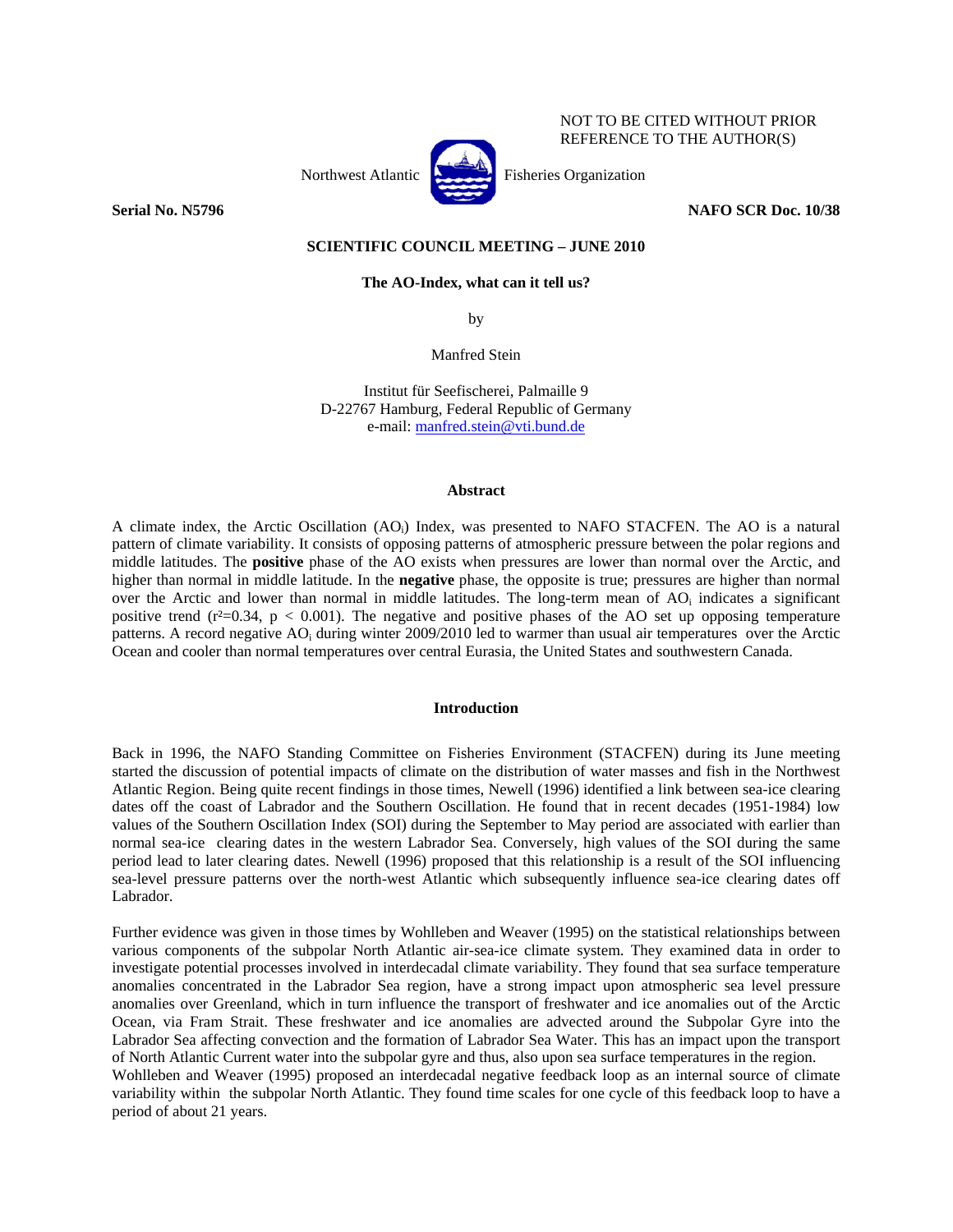Finally, STACFEN recognized during its June 1996 meeting that the North Atlantic Oscillation (NAO<sub>i</sub>) index which represents the sea level pressure difference between Iceland and the Azores explains largely the hemispheric conditions in the North Atlantic Ocean (Stein, 1996).

During the 2010 STACFEN meeting, the Arctic Oscillation (AO<sub>i</sub>) index was presented to the Committee as a potential further indicator of climate variability. The AO is a natural pattern of climate variability. It consists of opposing patterns of atmospheric pressure between the polar regions and middle latitudes. The **positive** phase of the AO exists when pressures are lower than normal over the Arctic, and higher than normal in middle latitude. In the **negative** phase, the opposite is true; pressures are higher than normal over the Arctic and lower than normal in middle latitudes.

The negative and positive phases of the AO set up opposing temperature patterns (NOAA, 2010). With the AO in its negative phase this season (winter 2009/2010), the Arctic is warmer than average, while parts of the middle latitudes are colder than normal. The phase of the AO also affects patterns of precipitation, especially over Europe. The phase of the AO is described in terms of an index value. In December 2009, the AOi was **-3.41**, one of the most negative values since at least 1950, according to data from the NOAA Climate Prediction Center. While a negative AO leads to warmer temperatures over the Arctic, it also tends to reduce the flow of sea ice out of the Arctic by affecting the winds that can export the ice to warmer waters, where it melts. In this way, a negative AO could help retain some the second- and third-year ice through the winter, and potentially rebuild some of the older, multiyear ice that has been lost over the past few years.

#### **Data and Methods**

According to NOAA (2010), the daily AO index is constructed by projecting the daily (00Z) 1000mb height anomalies poleward of 20°N onto the loading pattern of the AO**.** The loading pattern of the AO is defined as the leading mode of Empirical Orthogonal Function (EOF) analysis of monthly mean 1000mb height during 1979-2000 period. Year-round monthly mean anomaly data have been used to obtain the loading pattern of the AO. To identify the leading teleconnection patterns in the atmospheric circulation, Emperical Orthogonal Function (EOF) was applied to the monthly mean 1000-hPa (700-hPa) height anomalies poleward of 20° latitude for the Northern (Southern) Hemisphere. The leading EOF modes capture the maximum amount of explained variance. The NCEP/NCAR reanalysis dataset was employed at a horizontal resolution of  $(lat,lon)=(2.5°X2.5°)$  for the period 1979 to 2000. The seasonal cycle has been removed from the monthly mean height field. The covariance matrix is used for the EOF analysis. To ensure equal area weighting for the covariance matrix, the gridded data is weighted by the square root of the cosine of latitude. Since the AO has the largest variability during the cold season, the loading patterns primarily capture characteristics of the cold season patterns.

#### **Results and Discussion**

Fig. 1a,b reveals that monthly values of AOi mostly vary between  $+2$  and  $-2$ . The long-term mean indicates a significant positive trend ( $r^2$ =0.34,  $p$  < 0.001), and the 1950s to mid-1970s were characterized by negative AOi. Most of the 1980s again had negative AOi , while at the end of this decade, positive values were seen which pertained until the mid-1990s. Since then, the AOi is about normal. Negative extremes were encountered during JAN 1963, JAN 1966, FEB 1969, JAN 1977, FEB 1978 and DEC 2009.

The sea level pressure (mb) anomalies as given in Figs. 2 to 6, indicate the **negative** phase of the Arctic Oscillation for the negative extremes given in Fig. 1: Pressures are higher than normal over the Arctic and lower than normal in middle latitudes. As can be seen from the December 2009 situation, this leads to the anomalous air temperature conditions given in Fig. 7.

Fig. 7 shows air temperature anomalies for December 2009, at the 925 millibar level (roughly 1,000 meters [3,000 feet] above the surface) for the region north of 30°N. Warmer than usual temperatures prevail over the Arctic Ocean and cooler than normal temperatures over central Eurasia, the United States and southwestern Canada. Areas in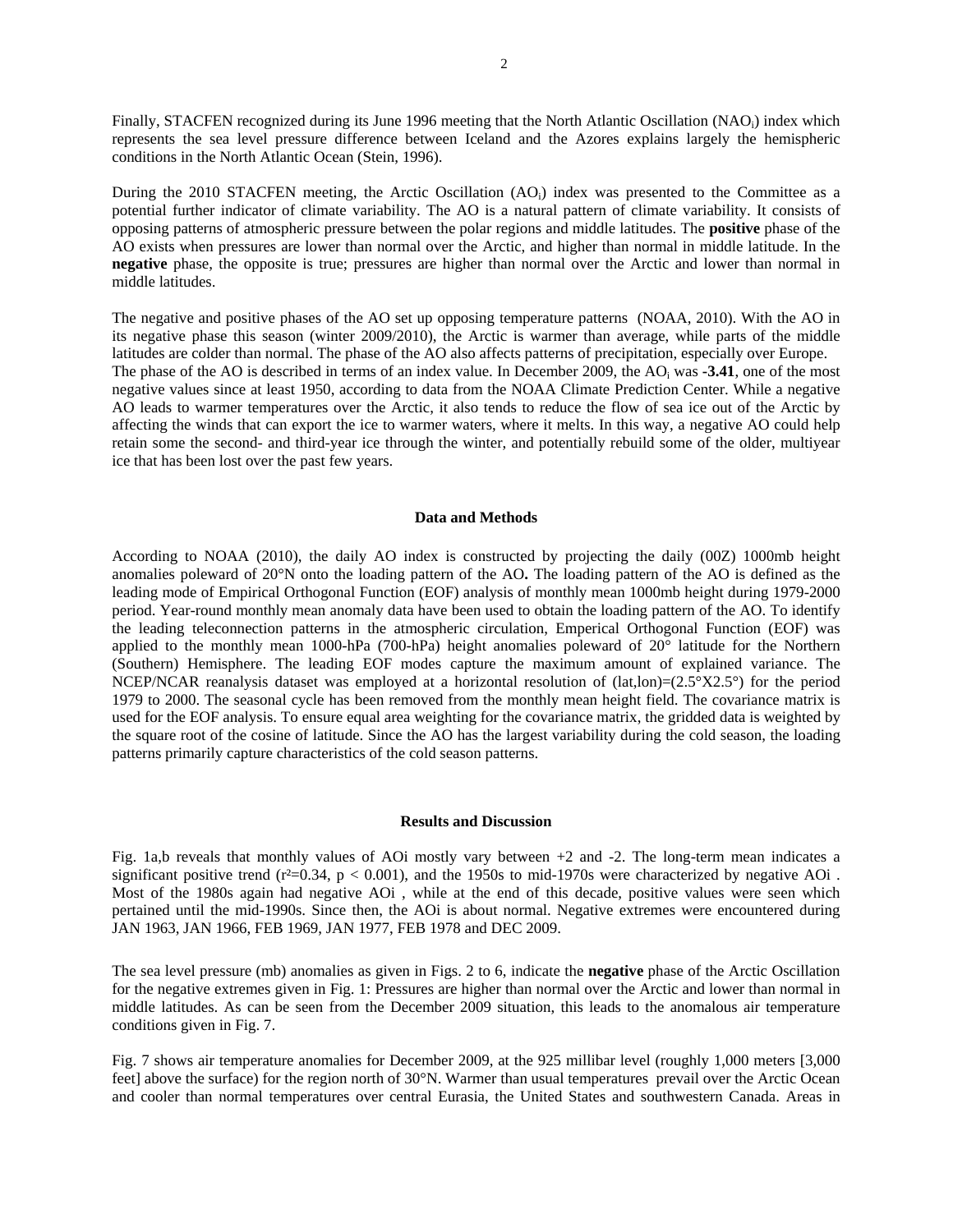orange and red correspond to strong positive (warm) anomalies. Areas in blue and purple correspond to negative (cool) anomalies.

## **References**

NEWELL, J.P. 1996. Sea-ice and atmospheric circulation anomalies in the Labrador Sea region associated with extremes of the Southern Oscillation. Int. J. Climatol.; 1996; Vol. 16, no. 1, pp. 63-71; ISSN 0899-8418;

NOAA, 2010. Arctic Oscillation Index (AO) http://www.cpc.ncep.noaa.gov/products/precip/CWlink/daily\_ao\_index/ao.shtml

STEIN, M. 1996. Conclusions drawn from the climatic issues as presented during the STACFEN Meeting in June 1996. NAFO SCR Doc.96/83; 6 pp.

WOHLLEBEN, T.M.H., and A.J. WEAVER 1995. Interdecadal climate variability in the subpolar North Atlantic. Clim. Dyn.; 1995; Vol. 11, no. 8, pp. 459-467; ISSN 0930-7575;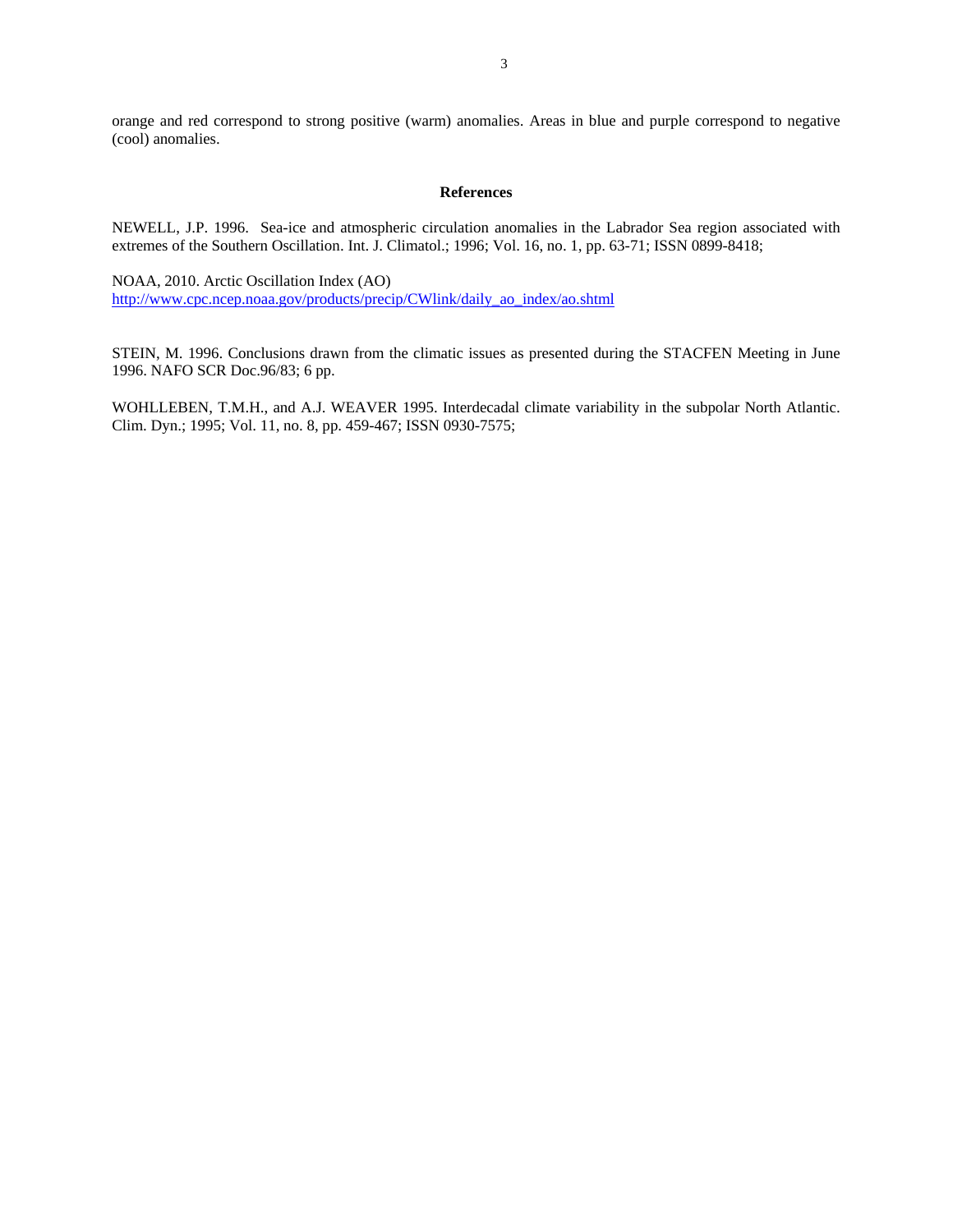

Fig. 1(a) Monthly values of AOi (data: 1950-2009) dots and 5 yr running mean (red line); bold dots indicate negative extremes during JAN 1963, JAN 1966, FEB 1969, JAN 1977, FEB 1978 and DEC 2009



Fig. 1(b) Zoom of Fig. 1(a): Monthly values of AOi (data: 1950-2009) dots and 5 yr running mean (red line); linear trend of mean added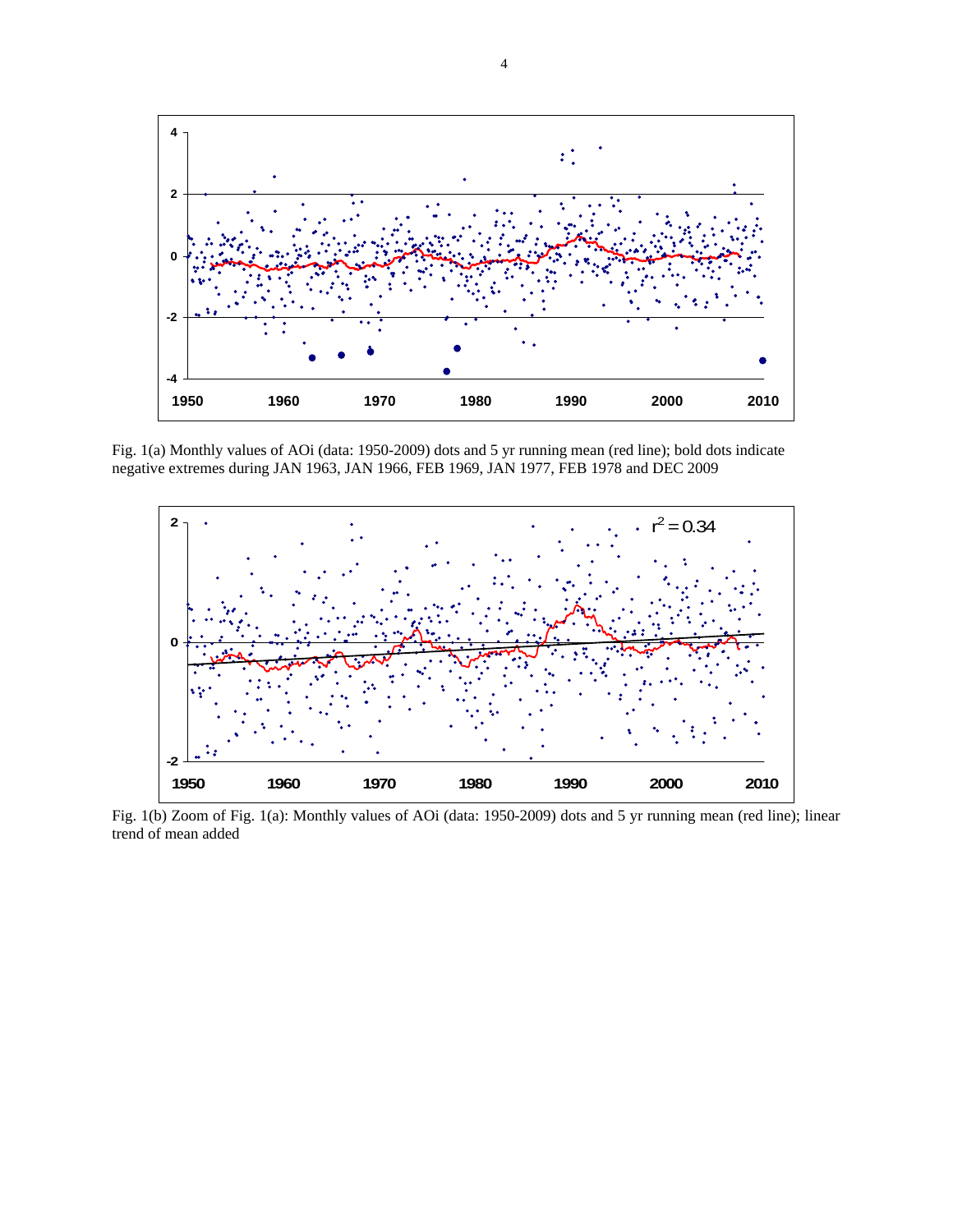

Fig. 2 Sea Level Pressure (mb) Composite Anomaly (rel. 1968-1996) JAN 1963.



Fig. 3 Sea Level Pressure (mb) Composite Anomaly (rel. 1968-1996) JAN 1966.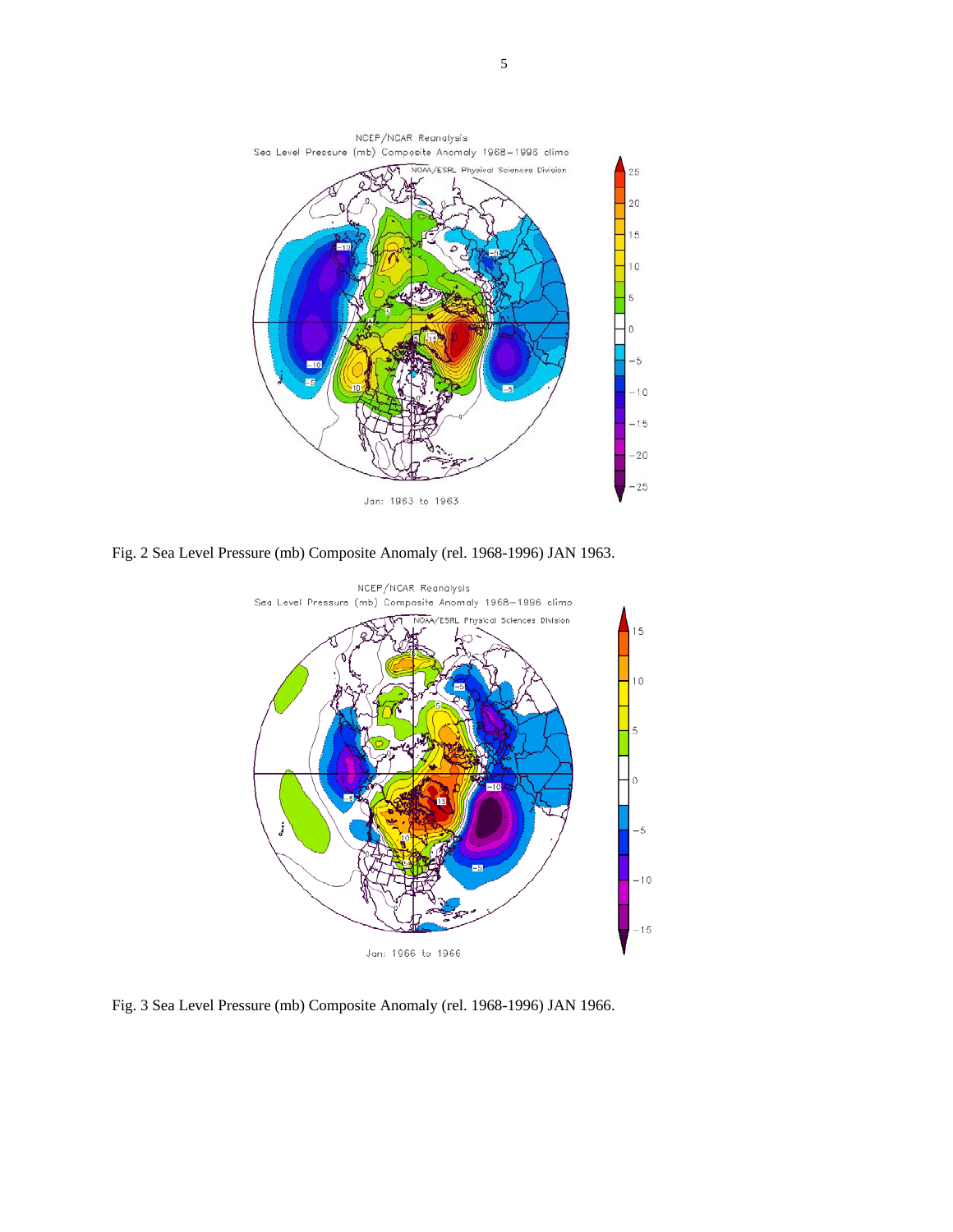

Fig. 4 Sea Level Pressure (mb) Composite Anomaly (rel. 1968-1996) FEB 1969.



Fig. 5 Sea Level Pressure (mb) Composite Anomaly (rel. 1968-1996) JAN 1977.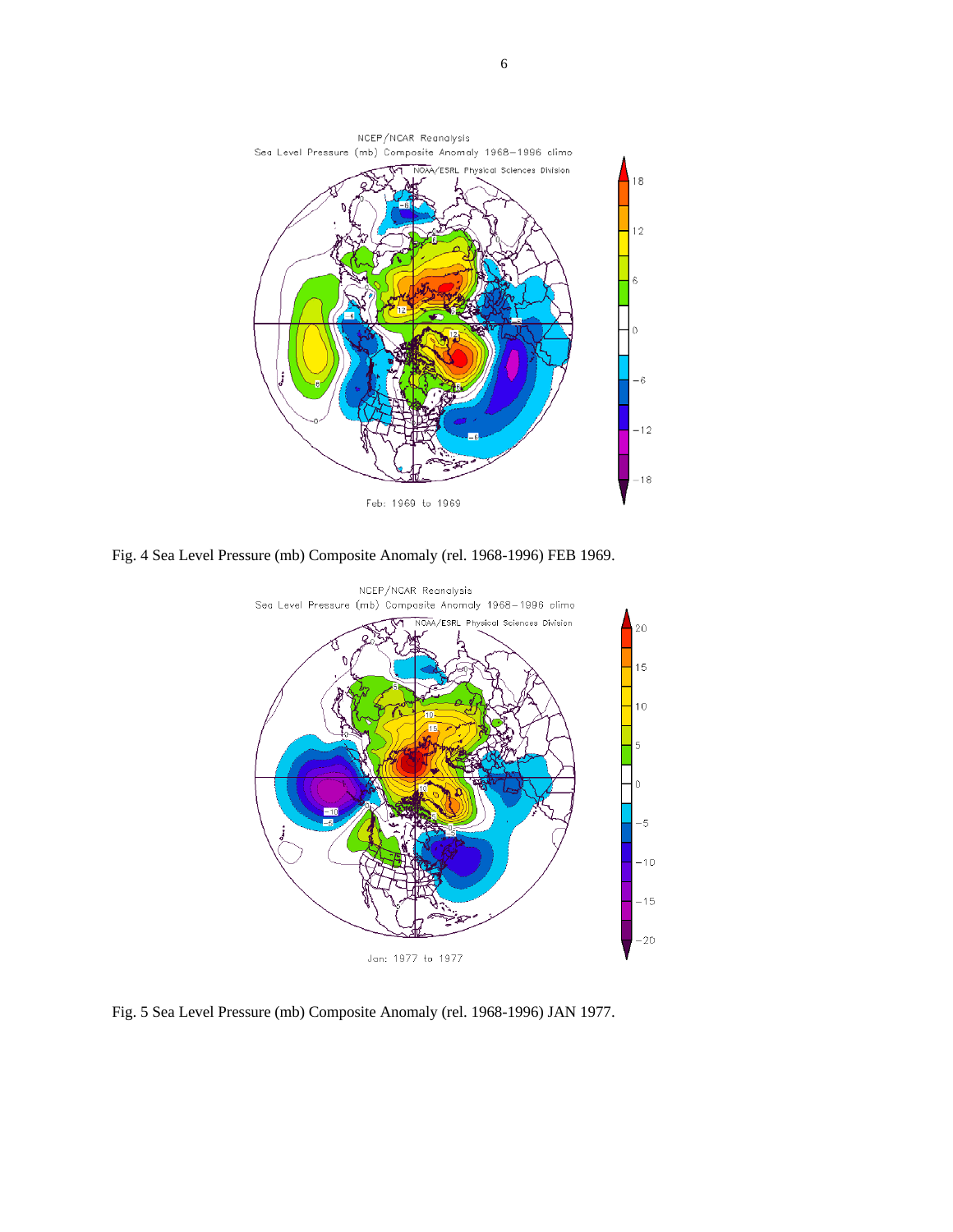

Fig. 5 Sea Level Pressure (mb) Composite Anomaly (rel. 1968-1996) FEB 1978.



Fig. 6 Sea Level Pressure (mb) Composite Anomaly (rel. 1968-1996) DEC 2009.